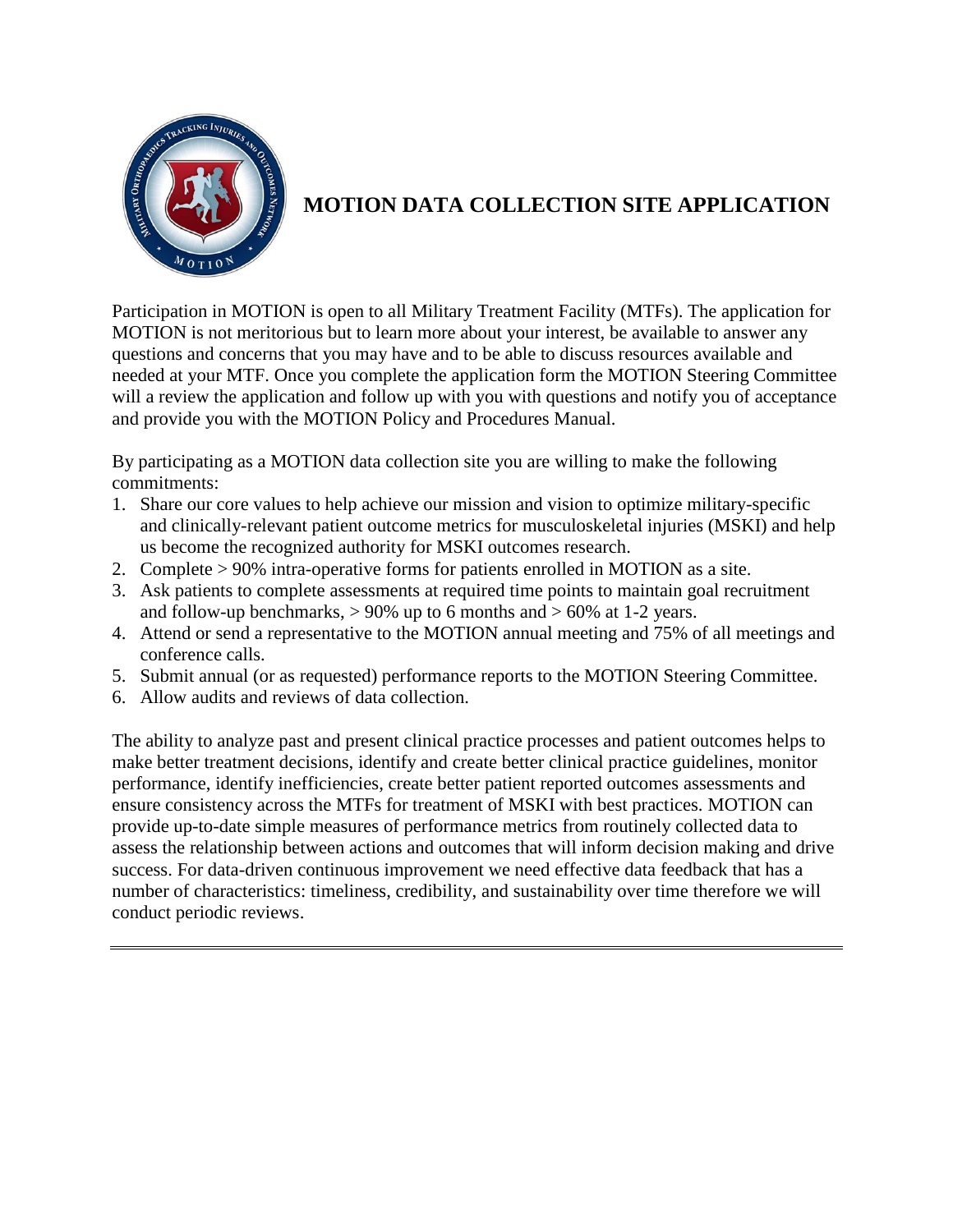| Today's Date:                                                            |  |  |        |  |
|--------------------------------------------------------------------------|--|--|--------|--|
| <b>Military Treatment Facility</b>                                       |  |  |        |  |
| $(MTF)$ :                                                                |  |  |        |  |
| <b>MTF DCS Principal</b>                                                 |  |  |        |  |
| Investigator (PI):                                                       |  |  |        |  |
| PI Email:                                                                |  |  |        |  |
| PI Telephone number:                                                     |  |  |        |  |
| $Co-$                                                                    |  |  | Email: |  |
| Investigator(s):                                                         |  |  |        |  |
| Administrative                                                           |  |  | Email: |  |
| Manager:                                                                 |  |  |        |  |
| Primary Point of Contact                                                 |  |  |        |  |
| (POC) Name:                                                              |  |  |        |  |
| POC Email:                                                               |  |  |        |  |
| POC Telephone Number:                                                    |  |  |        |  |
| Mailing Address (address to<br>send iPads for data collection<br>$to)$ : |  |  |        |  |

Please provide a list of Orthopaedic clinics and the number of orthopaedic surgeons on staff as well as fellows and if you have a residency program, the number of residents as well as other staff members who will be involved in MOTION.

| Clinics        | Orthopaedic | <b>Fellows</b> | Residents | Other Staff* - |
|----------------|-------------|----------------|-----------|----------------|
|                | Surgeons    |                |           | Nurses,        |
|                |             |                |           | Research       |
|                |             |                |           | Coordinators   |
| Foot and Ankle |             |                |           |                |
| Hand/ Upper    |             |                |           |                |
| Extremity      |             |                |           |                |
| Hip            |             |                |           |                |
| Knee           |             |                |           |                |
| Oncology       |             |                |           |                |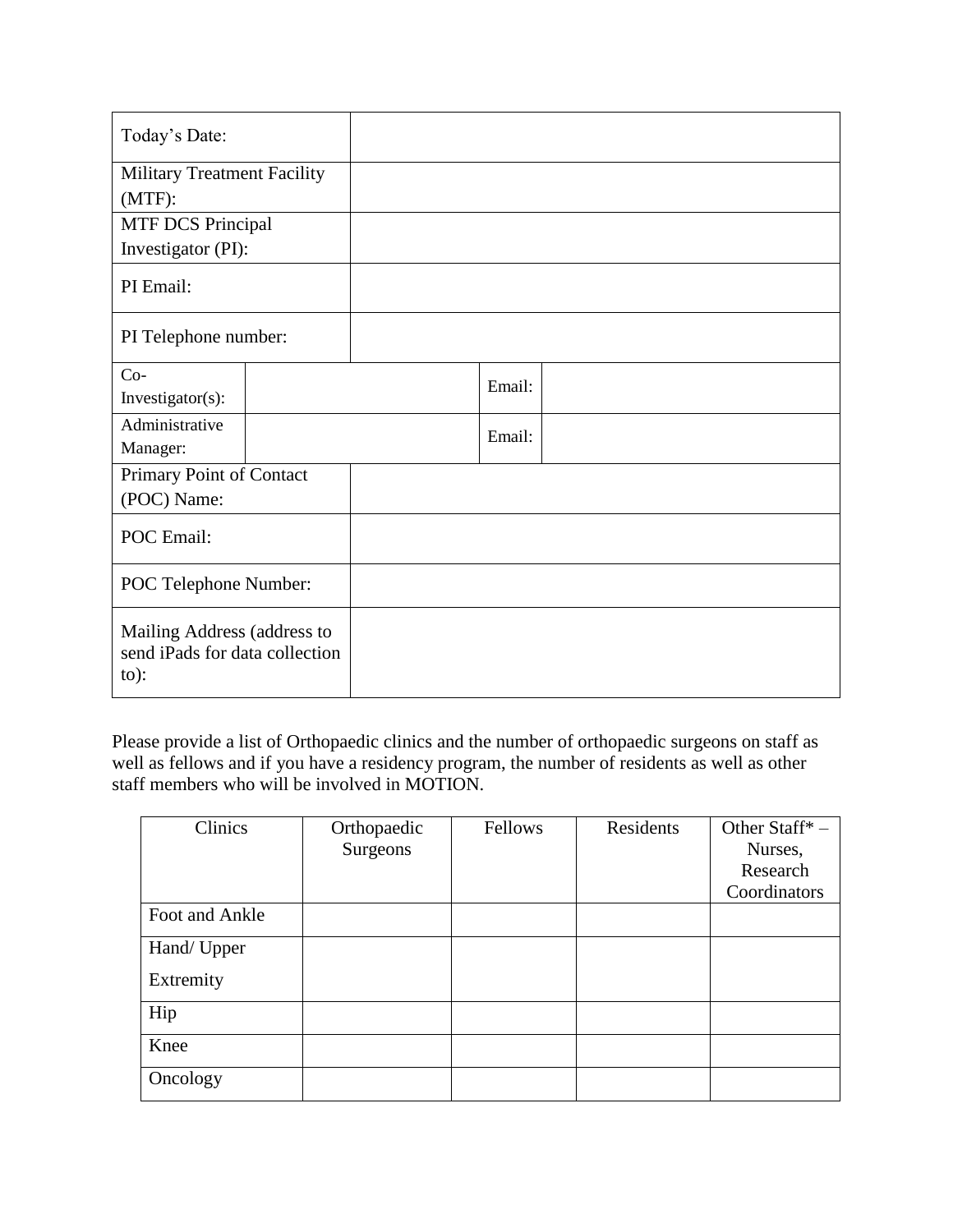| Pediatrics       |  |  |
|------------------|--|--|
| Reconstruction / |  |  |
| Joints           |  |  |
| Spine            |  |  |
| Sports/Shoulder  |  |  |
| Trauma           |  |  |
| Other            |  |  |

\*Other staff may not be assigned to specific clinics; just want to know how many can assist with MOTION.

Do you have sufficient support staff for discussing MOTION with patients and distributing MOTION assessments to patients or will you need support staff for MOTION?

- Yes, I have sufficient staff to assist with MOTION
- Yes, but I need additional staff to assist with MOTION
- No, I need staff to assist with MOTION to successfully adopt MOTION
- No, I do not need any assistance

Do you currently collect patient reported outcomes (PROs)?

Yes

If yes, please describe which PROs and your process for collection and analysis.



No, I do not need any assistance

If your MTF has an Orthopaedic Residency Program are the orthopaedic residents required to complete a "research year"?



No

Do you have good Wi-Fi available in your clinic area?